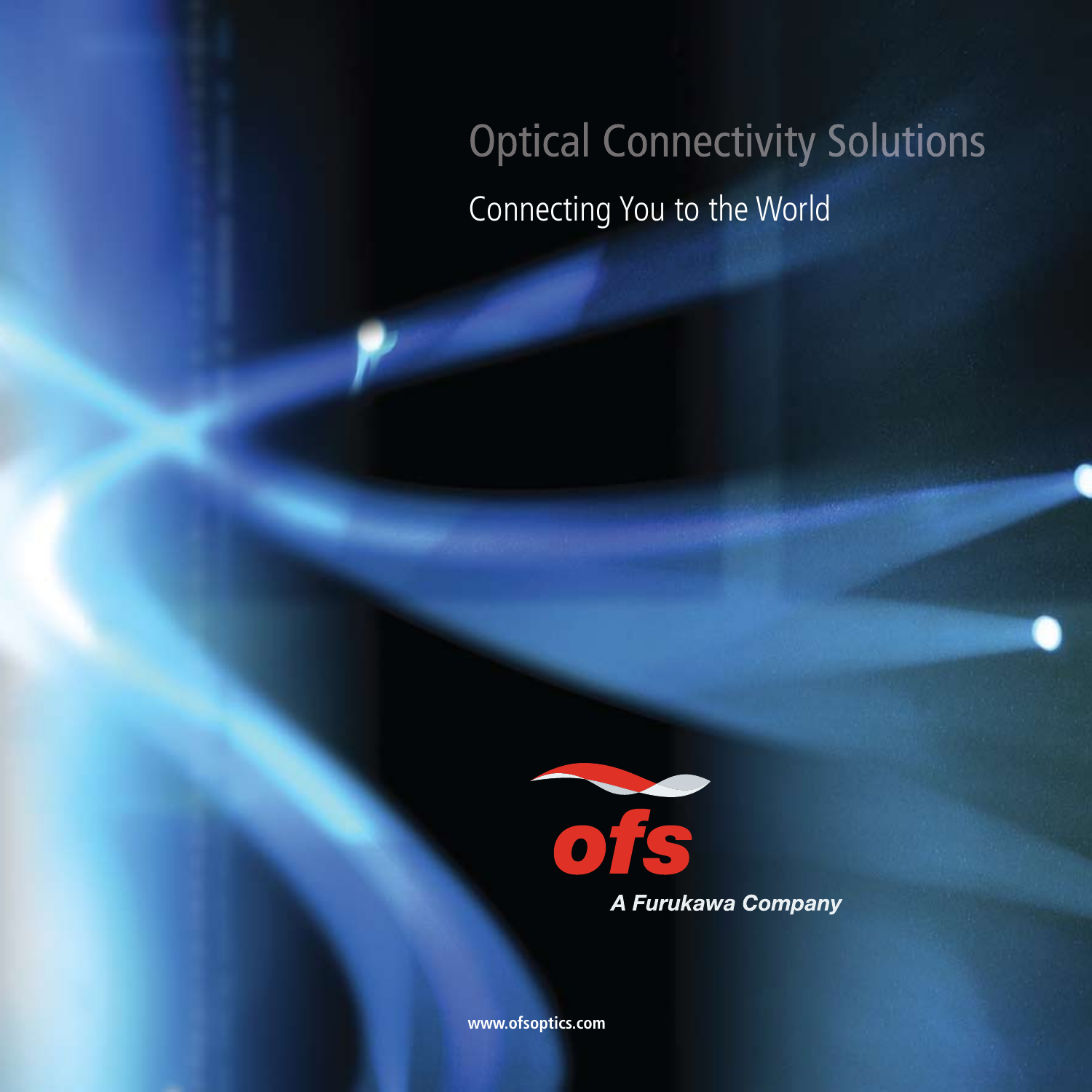# Your Solution for **Fiber Optic Connectivity**

Meet the Optical Connectivity Solutions Division of OFS. As part of a world-leading developer and manufacturer focused solely on fiber optics, we are uniquely positioned to serve your optical connectivity needs. No matter what your installation environment or application may be, we offer a complete line of apparatus products that deliver the performance, durability and reliability today's dynamic networks demand.

In fact, many of the world's leading telecommunications companies, electric utilities, municipalities and broadband/multi-system operators rely on OFS connectivity products today – just as they have been since the first optical networks were developed. They know that OFS creates customer value by delivering exceptional products, on time and with superior service.



OFS' Flagship LGX® Fiber Management System

# **Industry-Leading Products**

To create tomorrow's communications network, you need leading-edge connectivity products today. That's where OFS can help.

From deployments between cities and countries to enabling small form and function microelectronics, we offer a wide array of highperformance apparatus products to help lower your overall network cost, maximize flexibility and enhance system performance.

### **Our connectivity product lines include:**

- LGX® Fiber Management Systems
- Optical Distribution Equipment
- Jumpers and Pigtails, including Blue Tiger ™ Jumpers
- High-Density MPO Product Family
- LC Unibody®, SC and ST® Connectors
- Build-On and Modular Adapters and Attenuators
- Splitters and WDM Modules
- Preconnectorized Cable
- FITEL<sup>®</sup> Fusion Splicers

And because needs vary from business to business, we also offer cost-effective, specialized custom solutions, design capabilities and termination services to meet your most stringent requirements. Call your OFS representative for details.

# **A World of Applications**

An almost limitless range of industries use OFS optical connectivity products to maximize their network performance. Some examples of these diverse applications include:

- 100 Gigabit Commercial-Quality Telecom **Networks**
- Security (sensing/intrusion detection systems)
- GPON Systems (including high speed broadband and Fiber-To-The-X)
- High Speed/High Density Data Centers
- Microelectronics (bend-optimized fibers)

Tell us about about your application. It could be the next unique thing.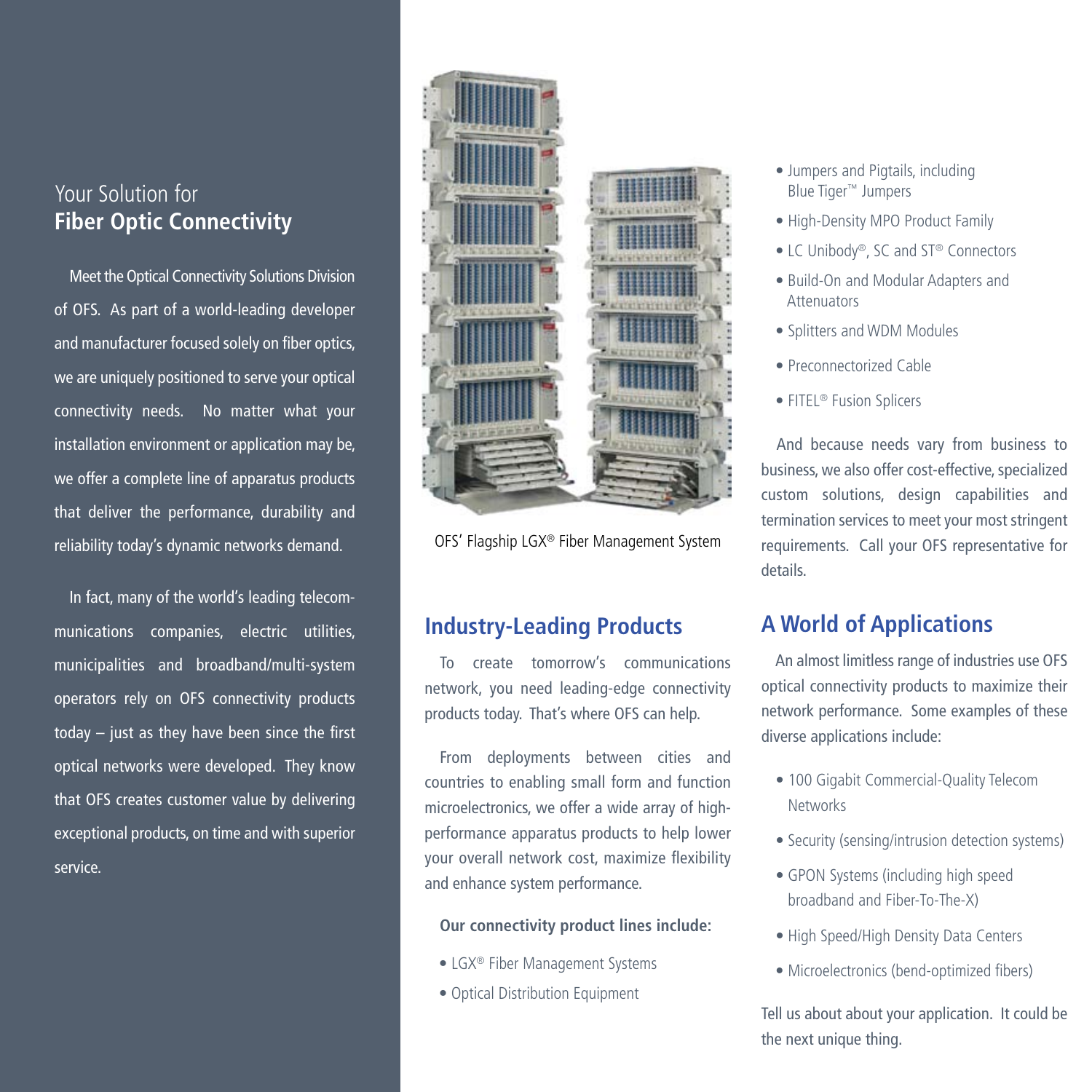# **A Heritage of Innovation**

At OFS, our business encompasses not only the design and manufacture of connectivity technologies, but also high-performance optical fiber and cable, Fiber-To-The-X (FTTX) and specialty photonics products.

In fact, with a corporate lineage dating back to Alexander Graham Bell, we've always been at the forefront of building the world's communications infrastructure. OFS inventions made optical networks practical and fueled the fiber optics explosion.

Today, OFS Laboratories continues to build on the extensive history and legacy of worldrenowned Bell Labs (winner of 11 Nobel awards). Our ongoing investment in Research and Development helps us turn scientific discoveries into real-world solutions that work for you.

# **Quality at Every Step**

Our commitment to quality reaches back to the birth of American quality standards at Western Electric. Today, this dedication can be seen in every step of our manufacturing process and our products.

OFS has been a certified ISO 9001 manufacturer since March 1993, and our processes and procedures are also registered under the TL 9000 Supplier Quality Process program (for telecommunications). Our product designs conform to stringent standards including Telcordia Technologies and ANSI/TIA/EIA, and are RoHS certified as free of heavy metals and environmentally friendly.



Optical connectivity solutions help enable more efficient responses to security threats and intrusions.

Above and beyond these industry standards, we are capable of supporting the most rigid customer-specific qualification programs, including Passive Fiber Optic Component (PFOC).

# **Personal Touch . . . Global Reach**

Headquartered in Norcross, GA, OFS operates a network of 10 facilities around the globe, including our optical connectivity manufacturing and engineering facility in Carrollton, GA, approximately 40 miles west of Atlanta. And yet, no matter how large or high-tech our global business may be, our strength as a manufacturer comes back to one thing – our people.

Our employees are committed to providing you with not only the best products, but also the very best value in the industry as well. We're confident you'll like the highly knowledgeable, caring and committed professionals of OFS.

And, when you do business with us, you gain a business partner, not just a supplier – a team of technical experts who will advise you to help ensure the successful deployment of our products in your communications network.